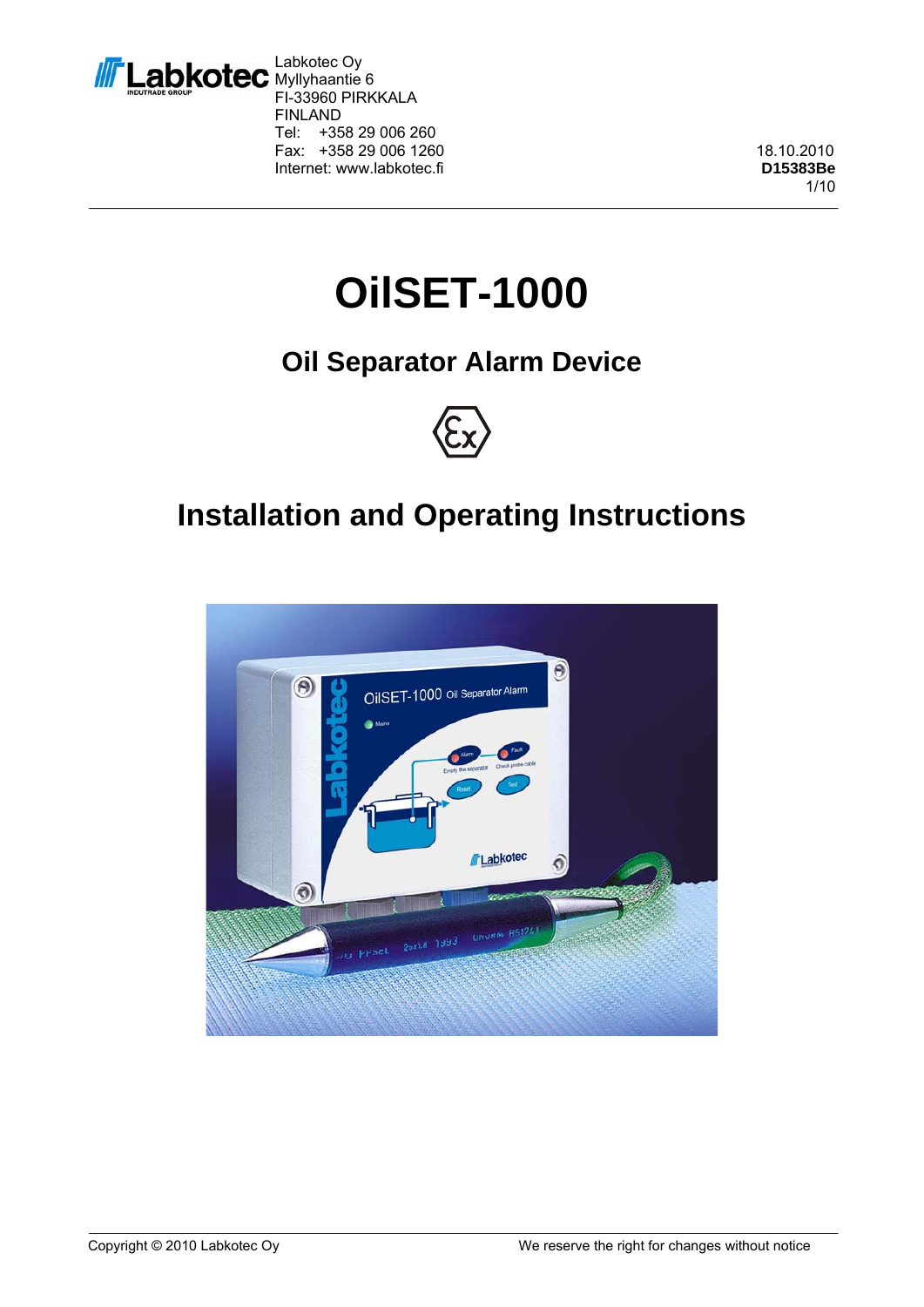#### **TABLE OF CONTENTS**

#### **SYMBOLS**



Warning / Attention



Pay special attention to installations at explosive atmospheres

回

Device is protected by double or reinforced insulation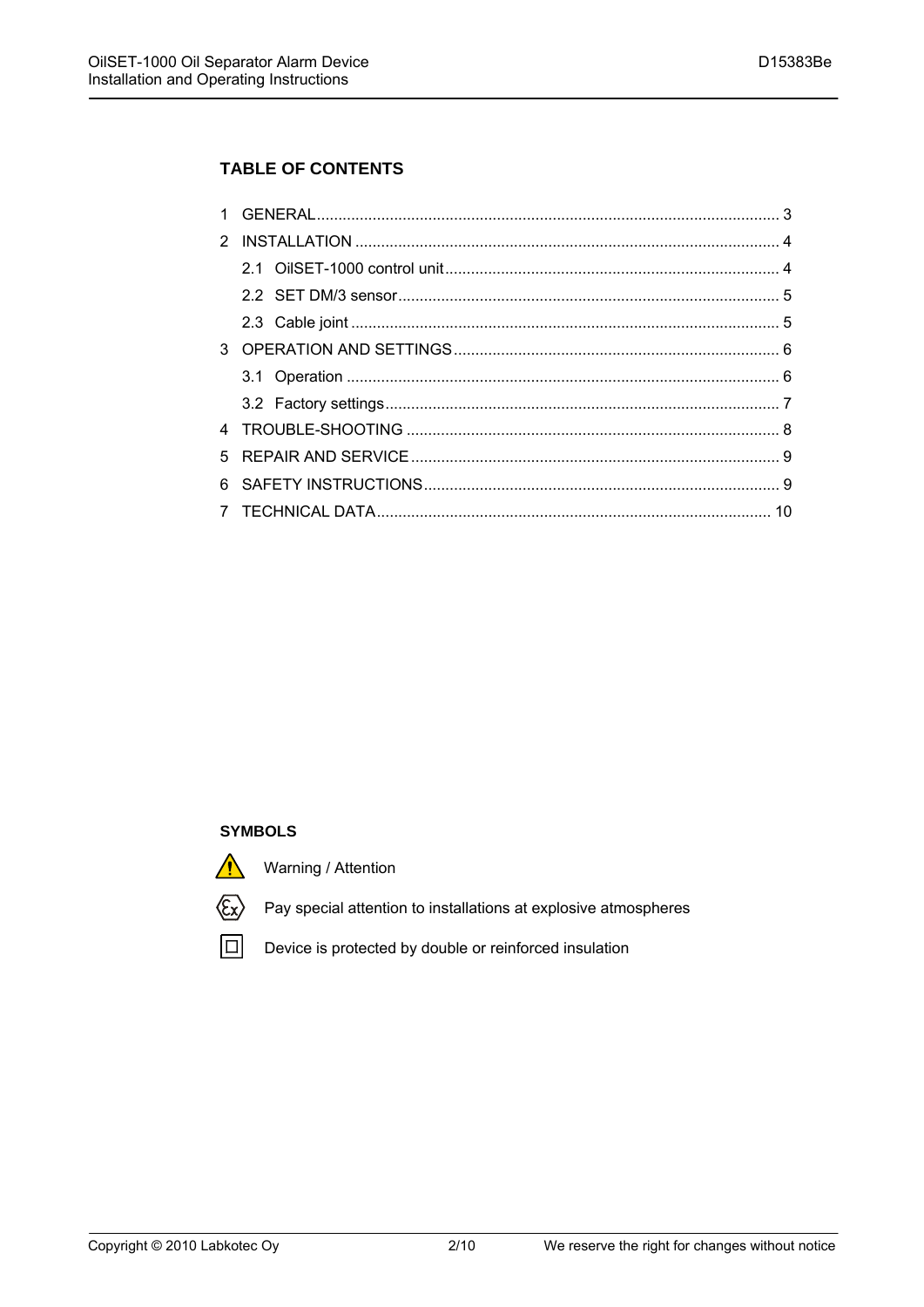#### **1 GENERAL**

OilSET-1000 is an alarm device for monitoring the thickness of the oil layer accumulating in an oil separator. Depending on the order, the delivery consists of OilSET-1000 control unit, SET DM/3 sensor and a cable joint.



*Figure 1. Oil separator alarm system* 

SET DM/3 sensor is installed into the light liquid storage chamber and gives an alarm when the chamber is filled to a pre-determined degree. The sensor is normally immersed in water.

The function is based on the measurement of the electrical conductivity of the surrounding liquid – water conducts electricity much better than oil.

Oil separator is regarded as potentially explosive (Ex) area. SET DM/3 sensor can be installed in a zone 0, 1 or 2 potentially explosive area but the control unit must be mounted in a safe area.

The LED indicators, push buttons and interfaces of the OilSET-1000 control unit are described in figure 2.



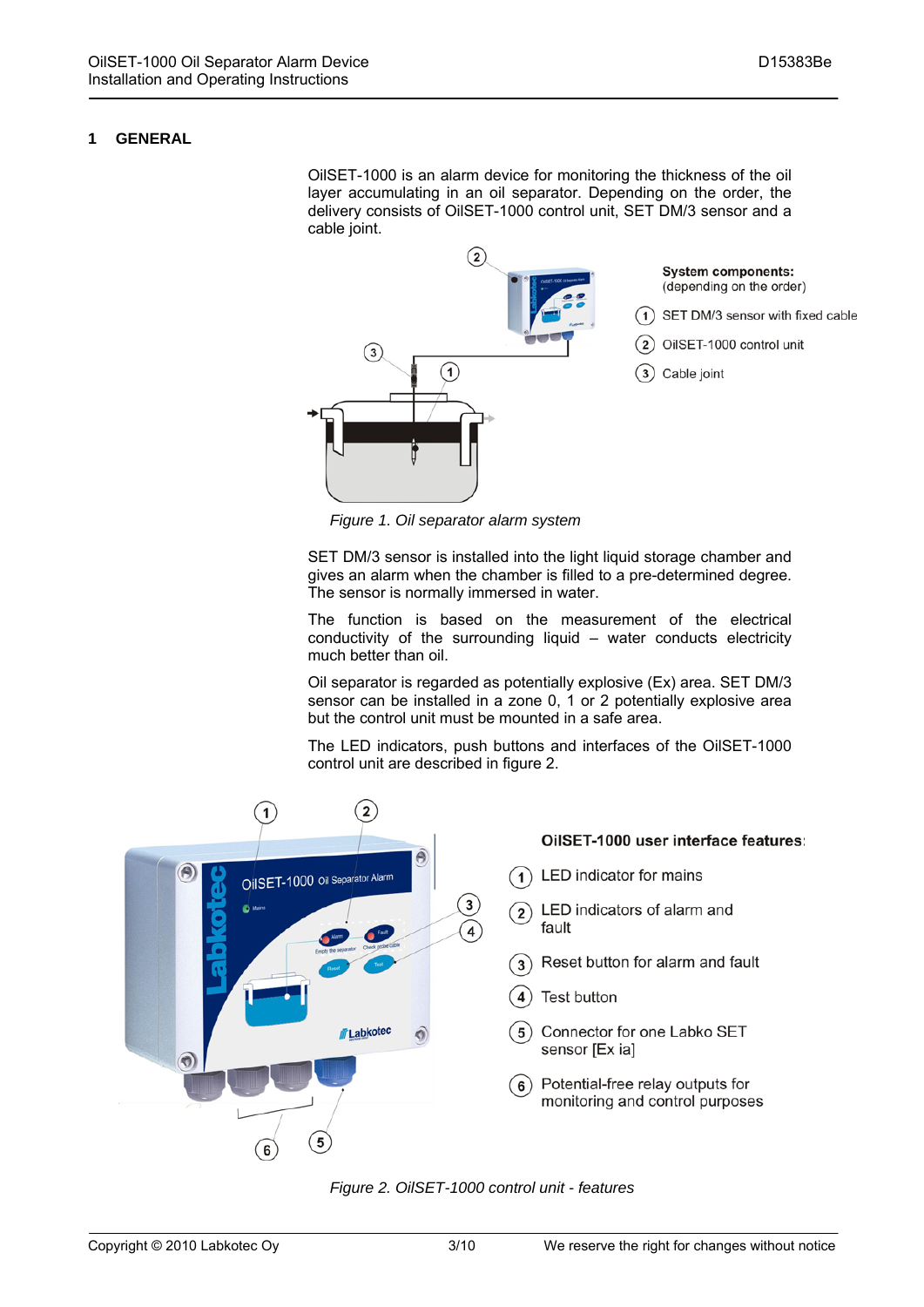#### **2 INSTALLATION**

#### **2.1 OilSET-1000 control unit**

OilSET-1000 control unit can be wall-mounted. The mounting holes are located in the base plate of the enclosure, beneath the mounting holes of the front cover.

The connectors of the external conductors are isolated by separating plates. The plates must not be removed. The plate covering the connectors must be installed back after executing cable connections.

The cover of the enclosure must be tightened so, that the edges touch the base frame. Only then do the push buttons function properly and the enclosure is tight.



Before installation, please read the safety instructions in chapter 6 !

*Figure 3. OilSET-1000 alarm device installation.*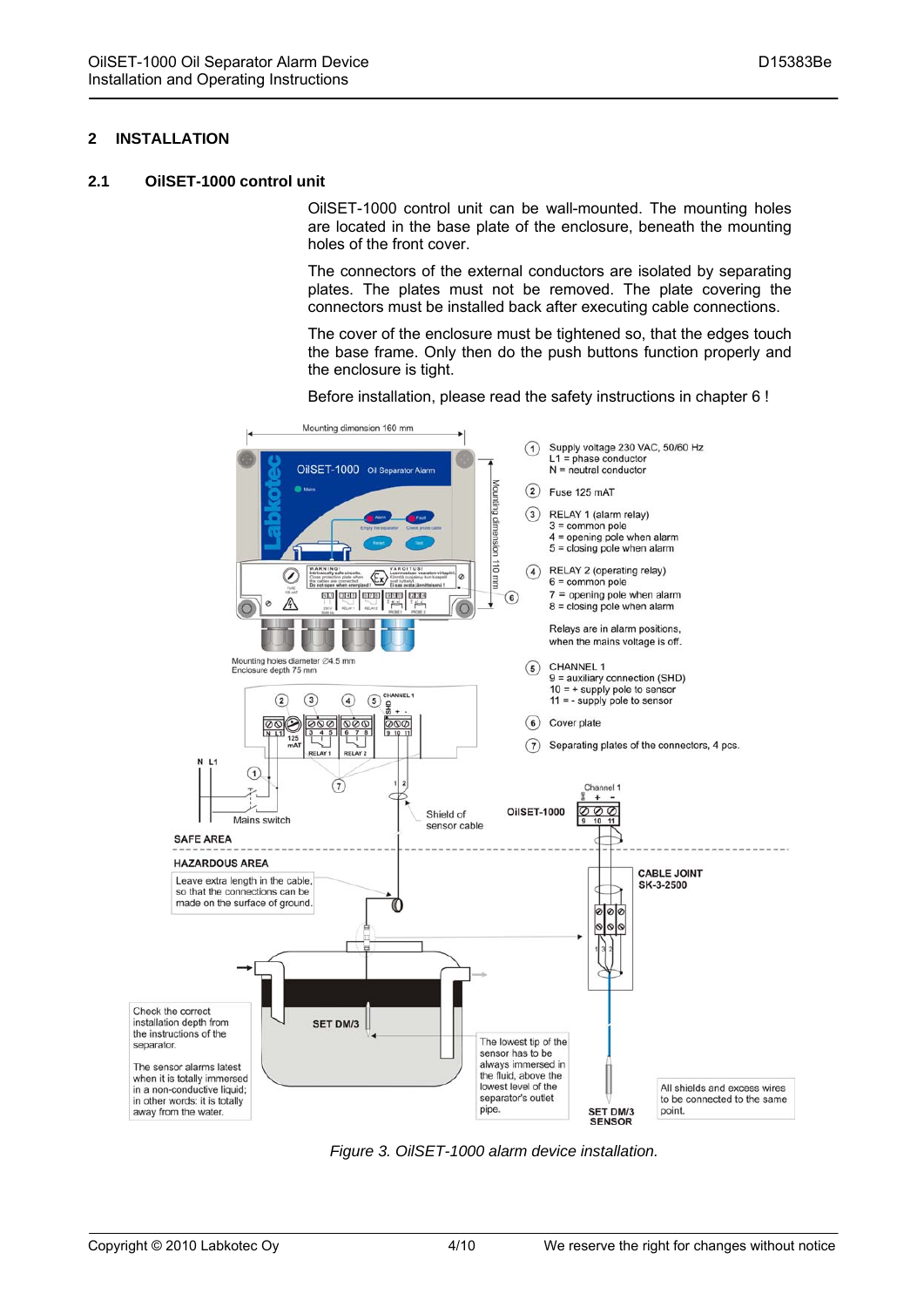#### **2.2 SET DM/3 sensor**

SET DM/3 sensor should be installed as described in figure 3.

The sensor gives an alarm earliest when the upper electrode is in oil and latest when the sensor is totally immersed in a non-conductive liquid - in other words, it is totally away from the water.

Please check the correct installation depth also from the instructions of the oil separator.

#### **2.3 Cable joint**





*Fig. 4 Cable joint SK-3-2500* 

Connections of the sensor cable inside the cable joint are explained in figure 3. Cable shields and possible excess wires need to be connected to the same point in galvanic contact.

Please make sure, that the sensor and cable between OilSET-1000 control unit and the sensor do not exceed the maximum allowed electrical parameters – see chapter 7 Technical data.

IP rating of the cable joint is IP67. Make sure, that the cable joint is closed properly.

If the sensor cable must be extended and there is a need for equipotential grounding, it should be done with the junction box LJB2. The cabling between the OilSET-1000 control unit and the junction box should be done with a shielded twisted pair instrument cable.





*Fig. 5. Cable installation example Fig. 6. Installation accessories*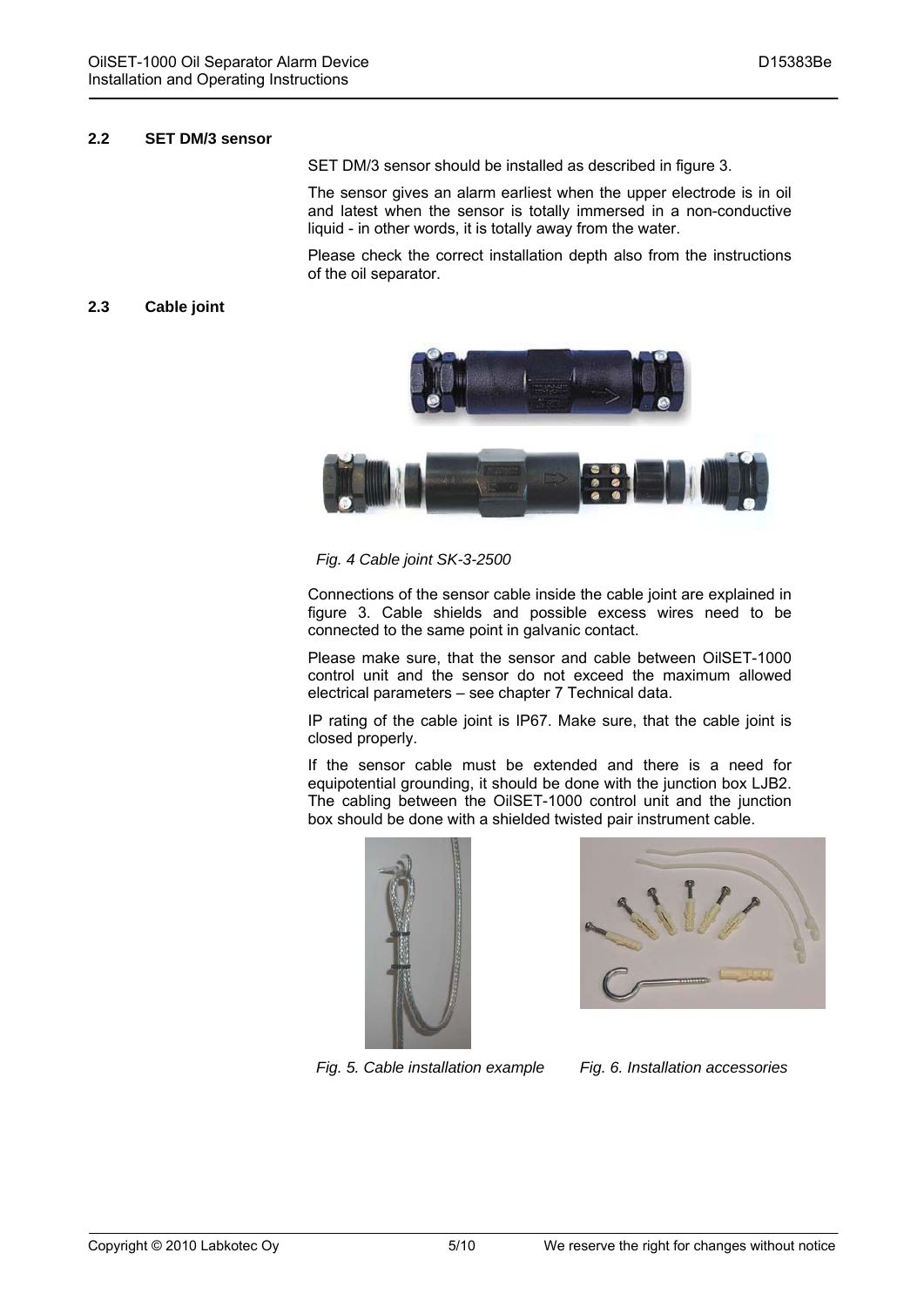#### **3 OPERATION AND SETTINGS**

|                           | The OilSET-1000 alarm device is initialized at the factory.                                                                                                                                                                                                                                                                                                                         |
|---------------------------|-------------------------------------------------------------------------------------------------------------------------------------------------------------------------------------------------------------------------------------------------------------------------------------------------------------------------------------------------------------------------------------|
|                           | The operation of the alarm device should be checked always after the<br>installation.                                                                                                                                                                                                                                                                                               |
| <b>Functionality test</b> | 1. Immerse the sensor into water. The device should be in normal mode.<br>2. Lift the sensor up in air or oil. An Oil alarm should be generated (see<br>chapter 3.1 for more detailed description).<br>3. Immerse the sensor back into water. The alarm should go off after a<br>delay of 5 sec. Clean up the sensor if necessary before placing it back<br>into the oil separator. |
|                           | A more detailed description of the operation is provided in chapter 3.1.<br>If the operation is not as described here, check the factory settings<br>(chapter 3.2.) or contact a representative of the manufacturer.                                                                                                                                                                |
| 3.1<br><b>Operation</b>   |                                                                                                                                                                                                                                                                                                                                                                                     |
|                           | The operation of a factory-initialized OilSET-1000 is described in this<br>chapter.                                                                                                                                                                                                                                                                                                 |
| Normal mode - no alarms   | SET DM/3 sensor is totally immersed in water.                                                                                                                                                                                                                                                                                                                                       |
|                           | Mains LED indicator is on.<br>Other LED indicators are off.<br>Relays 1 and 2 are energized.                                                                                                                                                                                                                                                                                        |
| Oil alarm                 | SET DM/3 sensor is immersed in oil. (The sensor gives an alarm earliest<br>when the upper electrode is in oil and latest when the sensor is totally<br>immersed in a non-conductive liquid, in other words it is totally away from<br>the water.)                                                                                                                                   |
|                           | Mains LED indicator is on.<br>Oil Alarm LED indicator is on.<br>Buzzer on after 5 sec delay.<br>Relays de-energize after 5 sec delay.<br>(Note. The same alarm takes place when SET DM/3 sensor is in the air.)                                                                                                                                                                     |
|                           | After removal of an alarm, the Oil Alarm LED indicator and buzzer will be<br>off, and relays will be energized after a fixed delay of 5 sec.                                                                                                                                                                                                                                        |
| Fault alarm               | Sensor cable break, short circuit or a broken sensor, i.e. too low or too<br>high sensor signal current.<br>Mains LED indicator is on.<br>Sensor circuit Fault LED indicator is on after 5 sec delay.<br>Buzzer is on after 5 sec delay.<br>The relays de-energize after 5 sec delay.                                                                                               |
| Reset of an alarm         | When pressing the Reset push button.<br>Buzzer will go off.<br>Relay 1 energizes.<br>Relay 2 will stay de-energized until the actual alarm or fault is off.                                                                                                                                                                                                                         |
|                           | <b>TEST FUNCTION</b>                                                                                                                                                                                                                                                                                                                                                                |
|                           | Test function provides an artificial alarm, which can be used to test the<br>function of the OilSET-1000 alarm device and the function of other<br>equipment, which are connected to OilSET-1000 via its relays.                                                                                                                                                                    |
|                           | Attention! Before pressing the Test button, make sure that the change<br>of relay status does not cause hazards elsewhere!                                                                                                                                                                                                                                                          |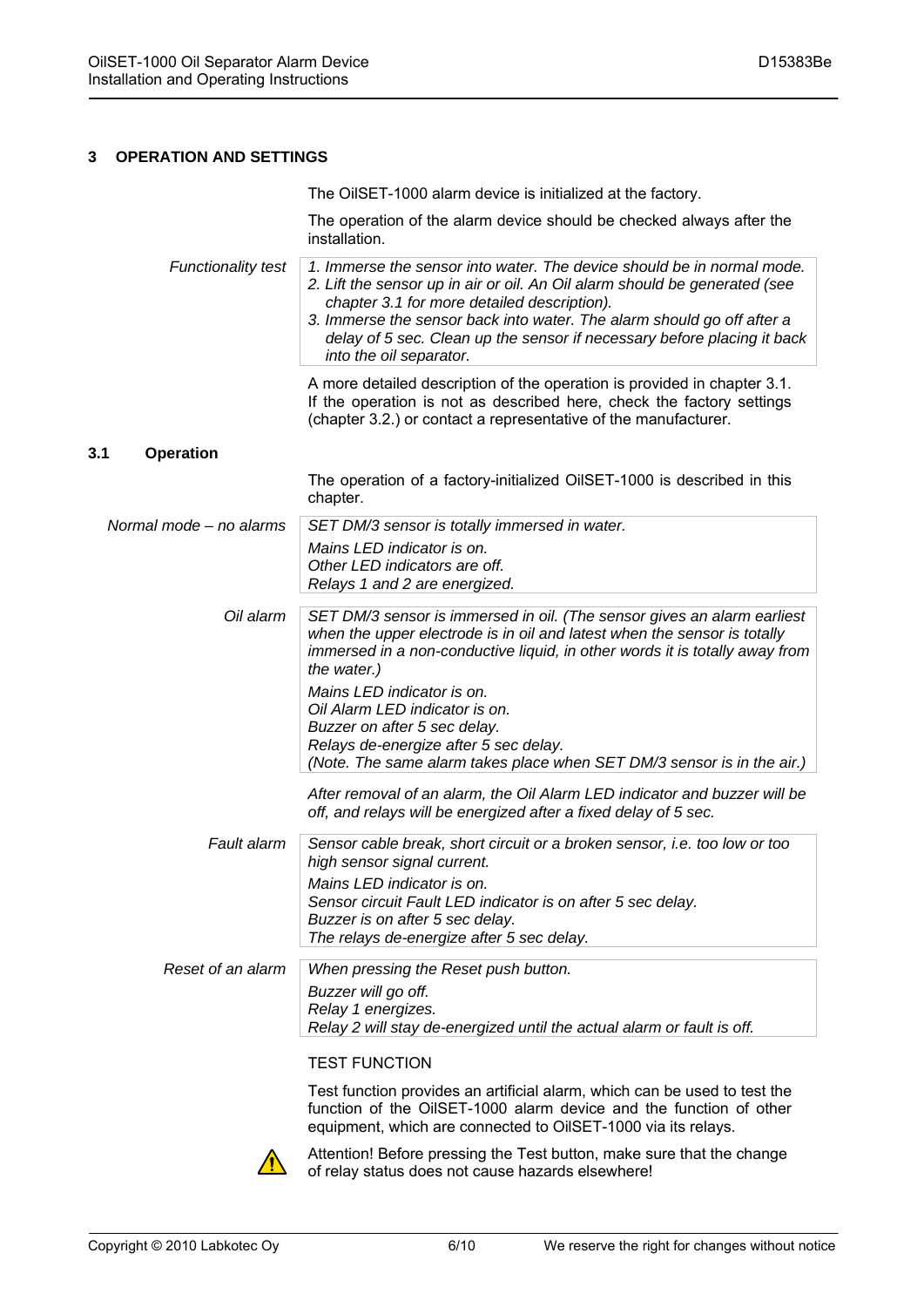| Normal situation | When pressing the Test push button:<br>Oil Alarm and Fault LED indicators are immediately on.<br>Buzzer is immediately on.<br>Relays de-energize after 2 sec of continuous pressing.                                                                                                                                                                                         |
|------------------|------------------------------------------------------------------------------------------------------------------------------------------------------------------------------------------------------------------------------------------------------------------------------------------------------------------------------------------------------------------------------|
|                  | When the Test push button is released:<br>LED indicators and buzzer go immediately off.<br>Relays energize immediately.                                                                                                                                                                                                                                                      |
| Alarm on         | When pressing the Test push button:<br>Fault LED indicator is immediately on.<br>Oil Alarm LED indicator remains on.<br>Buzzer remains on. If it has been reset earlier, it will return to be on.<br>If relay 1 was already reset, it will de-energize again after 2 sec. of<br>continuous pressing.<br>Test will not affect relay 2, because it is already in alarm status. |
|                  | When the Test push button is released:<br>The device returns without delay to the preceding status.                                                                                                                                                                                                                                                                          |
| Fault alarm on   | When pressing the Test push button:<br>The device does not react to the test at all.                                                                                                                                                                                                                                                                                         |

#### **3.2 Factory settings**

If the operation of OilSET-1000 is not as described in the previous chapter, check that the device settings are as in figure 7. Change the settings according to the following instructions if needed.



The following tasks must only be executed by a person with proper education and knowledge of Ex-i devices.

We recommend, that when altering the settings the mains voltage is off or the device is initialized before the installation is executed.



*Figure 7. Factory settings* 

The settings are made with switches (MODE and DELAY) and potentiometer (SENSITIVITY) located in the upper printed circuit board, and the jumper located in the lower board (figure 7). In figure 7, the switches are as set in the factory.



Switch S2 is used to set the **operational delay of the control unit**. When the switch is in low position, relays operate and buzzer is on after 5 seconds after the level has reached the trigger level, and if the level still remains on the same side of the trigger level.

When the switch is in high position, the delay is 30 seconds.

Delays are operational in both directions (energizing, de-energizing). Alarm LED follows the sensor current value and trigger level without delay. Fault alarm takes place after a fixed delay of 5 sec.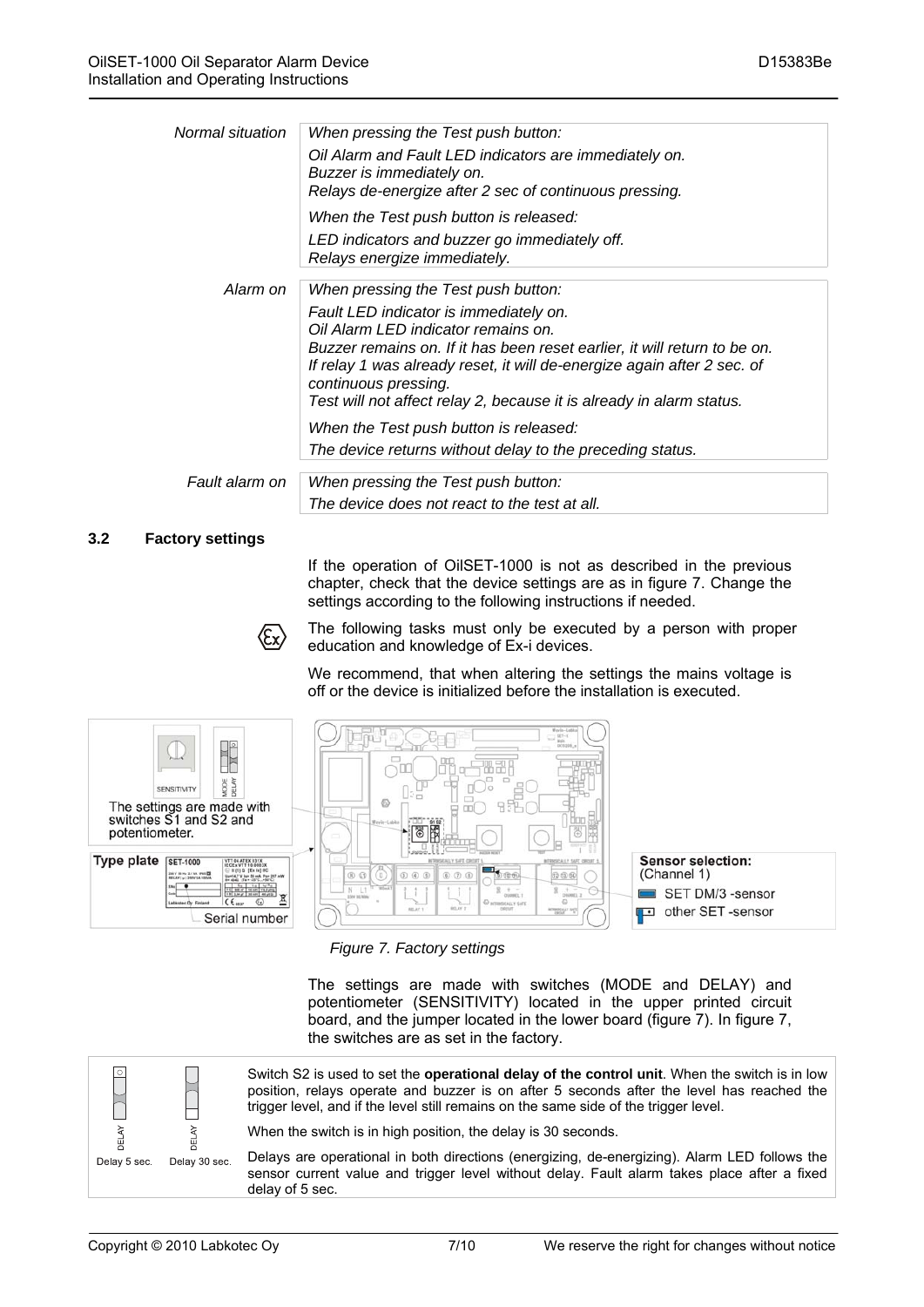| Problem:         | <b>MAINS LED indicator is off</b>                                                                                                                                      |  |
|------------------|------------------------------------------------------------------------------------------------------------------------------------------------------------------------|--|
| Possible reason: | Supply voltage is too low or the fuse is blown. Transformer or MAINS LED<br>indicator is faulty.                                                                       |  |
| To do:           | 1. Check if the two pole mains switch is off.                                                                                                                          |  |
|                  | 2. Check the fuse.                                                                                                                                                     |  |
|                  | 3. Measure the voltage between poles N and L1. It should be 230 VAC + 10 %.                                                                                            |  |
| Problem:         | No alarm when sensor in oil or air, or the alarm will not go off                                                                                                       |  |
| Possible reason: | The SENSITIVITY setting is wrong in the control unit (see figure 7), or sensor is<br>dirty.                                                                            |  |
| To do:           | 1. Clean-up the sensor and lift it up in the air or immerse it into oil.                                                                                               |  |
|                  | 2. Turn the SENSITIVITY potentiometer slowly anticlockwise until the sensor gives<br>an alarm.                                                                         |  |
|                  | 3. Immerse the sensor into water and wait until the alarm goes off. If the alarm<br>does not go off, turn the potentiometer slowly clockwise until the alarm goes off. |  |
|                  | 4. Lift the sensor up in the air or oil. The sensor should give an alarm again.                                                                                        |  |
| Problem:         | <b>FAULT LED indicator is on</b>                                                                                                                                       |  |
| Possible reason: | Current in sensor circuit too low (cable break) or too high (cable in short circuit).<br>The sensor might also be broken.                                              |  |
| To do:           | 1. Make sure, that the sensor cable has been connected correctly to the OilSET-<br>1000 control unit. See sensor specific instructions.                                |  |
|                  | 2. Measure the voltage separately between the poles 10 and 11. The voltages<br>should be between 10,311,8 V.                                                           |  |
|                  | 3. If the voltage is correct, measure the sensor current. Do as follows:                                                                                               |  |
|                  | 3.1 Disconnect sensor's [+] wire from sensor connector (pole 10).                                                                                                      |  |
|                  | 3.2 Measure short circuit current between [+] and [-] poles.                                                                                                           |  |
|                  | 3.3 Connect mA-meter as in figure 8.                                                                                                                                   |  |
|                  |                                                                                                                                                                        |  |
|                  | Make a comparison to the values in Table 1.                                                                                                                            |  |
|                  | 3.4 Connect the wire back to the connector.                                                                                                                            |  |

 If the problem can not be solved with the above instructions, please contact Labkotec Oy's local distributor or Labkotec Oy's service.



 $\langle \overline{\mathsf{c}} \mathsf{x} \rangle$  Attention! If the sensor is located in an explosive atmosphere, the multimeter must be Exi-approved!



**SET DM/3, channel 1 Poles 10 [+] ja 11 [-] Shortcircuit** 20 mA – 24 mA **Sensor in the air**  $\vert 9 - 10 \text{ mA} \vert$ **Sensor in oil** (εr. 2)  $\vert 9 - 10 \text{ mA} \vert$ **Sensor in the water**  $\begin{array}{|c|c|} 2 - 3 \text{ mA} \end{array}$ **alarm point** approx. 6.5 mA

*Figure 8. Sensor current measurement Table 1. Sensor currents*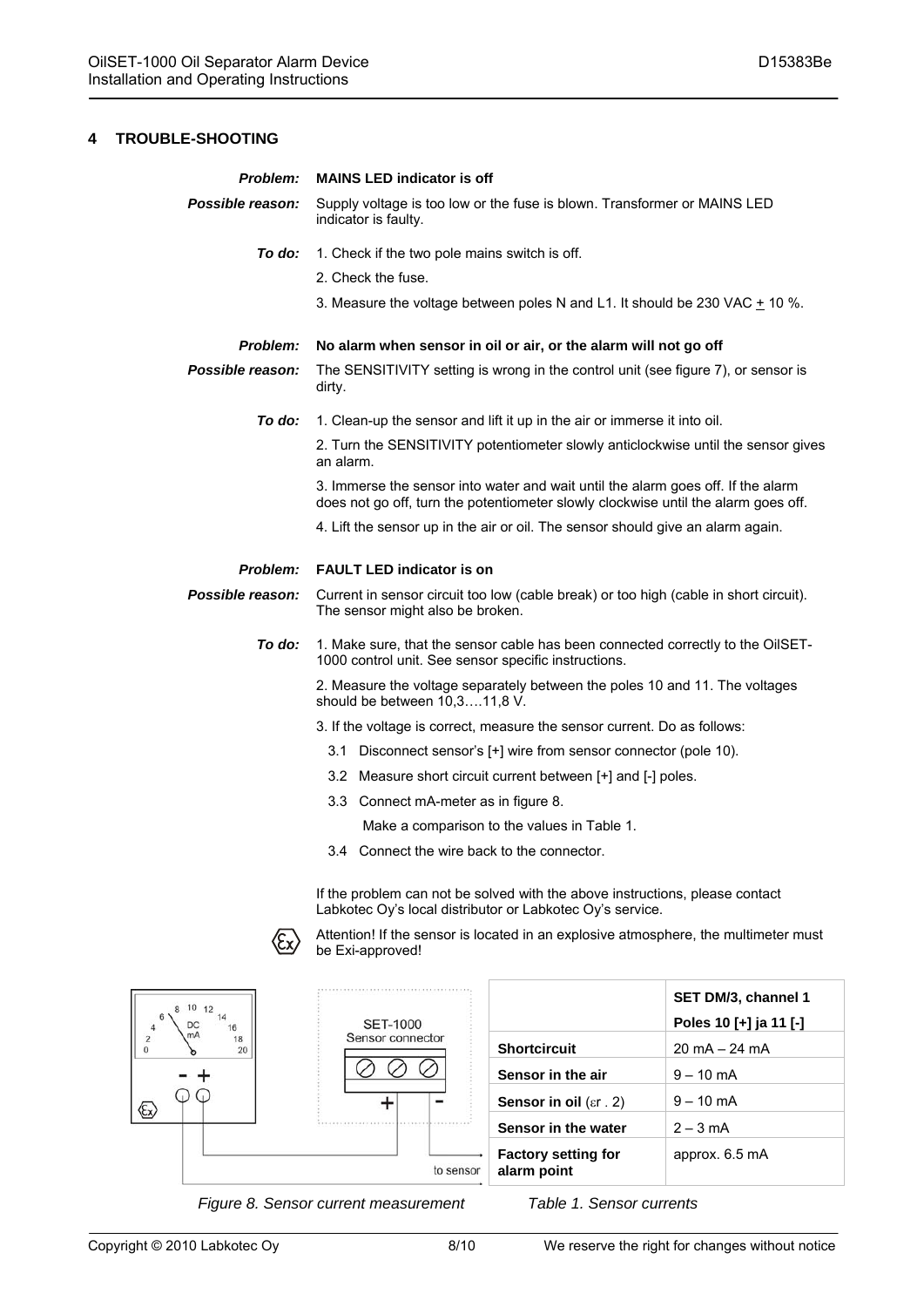#### **5 REPAIR AND SERVICE**

The sensor should be cleaned and the operation should also be tested when emptying the oil storage chamber or at least once every six months. The easiest way to check the operation is to lift the sensor up in the air and to put it back to the separator. The operation is described in chapter 3.

For cleaning, a mild detergent (e.g. washing-up liquid) and a scrubbing brush can be used.

The mains fuse (marked 125 mAT) can be changed to another glass tube fuse 5 x 20 mm / 125 mAT complying EN 60127-2/3. Any other repair and service works on the device may be carried out only by a person who has received training in Ex-i devices and is authorized by the manufacturer.

In case of queries, please contact Labkotec Oy's service: labkotec.service@labkotec.fi.

#### **6 SAFETY INSTRUCTIONS**

OilSET-1000 control unit must not be installed in potentially explosive  $\langle \mathbf{\mathop{\mathsf{E}}_{x}} \rangle$ atmosphere. Sensors connected to it may be installed in zone 0, 1 or 2 potentially explosive atmospheres.

In case of installations in explosive atmospheres the national requirements and relevant standards as *EN 50039 and/or EN 60079- 14* must be taken into account.

If electrostatic discharges can cause hazards in the operating  $\langle \xi_{\sf X} \rangle$ environment, the device must be connected into equipotential ground according to requirements with regards to explosive atmospheres. Equipotential grounding is made by connecting all conductive parts into same potential e.g. at the cable junction box. Equipotential ground must be earthed.



The device does not include a mains switch. A two pole mains switch (250 VAC 1 A), which isolates both lines (L1, N) must be installed in the main power supply lines in the vicinity of the unit. This switch facilitates maintenance and service operations and it has to be marked to identify the unit.



When executing service, inspection and repair in explosive atmosphere, the rules in standards EN 60079-17 and EN 60079-19 about instructions of Ex-devices must be obeyed.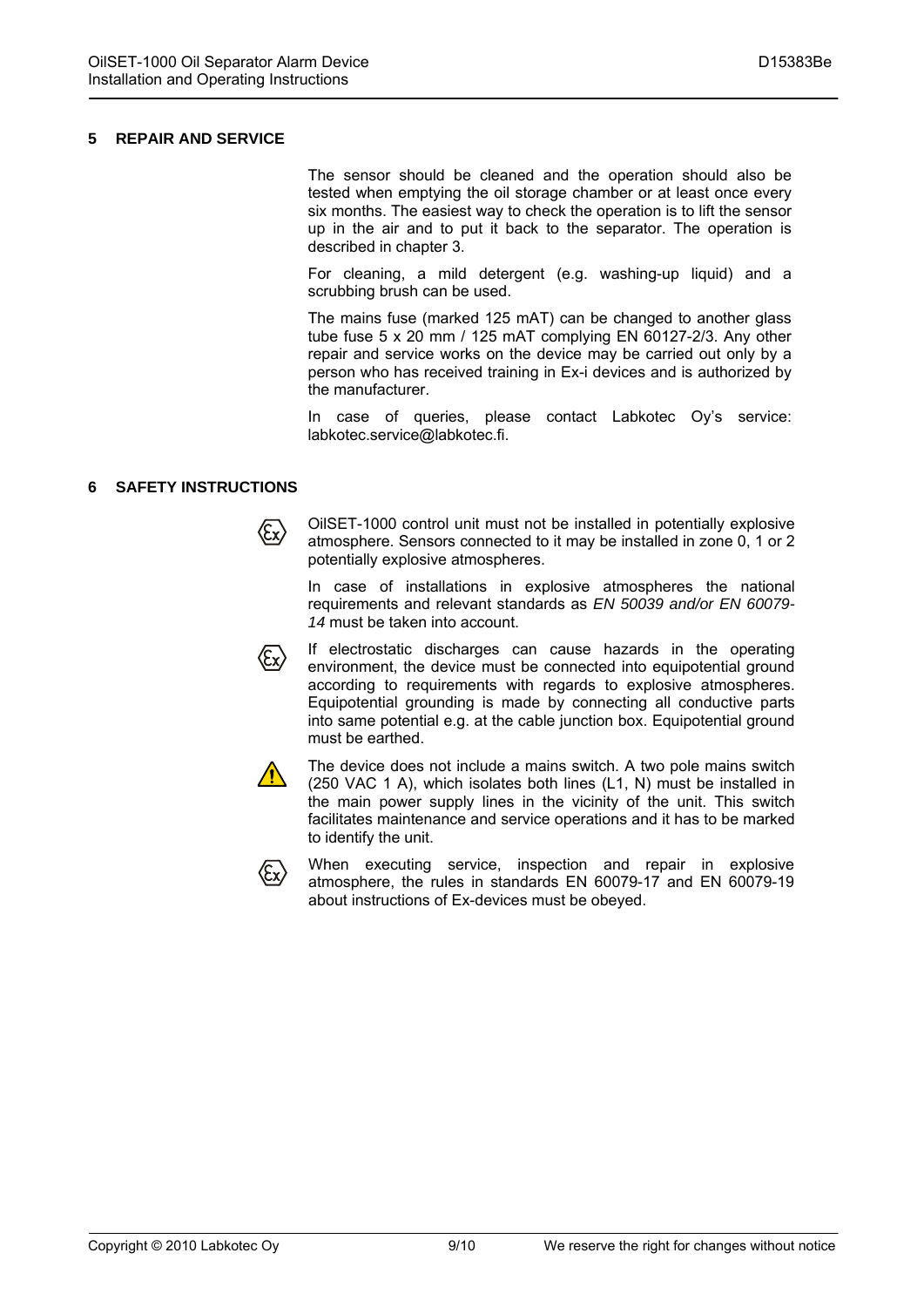#### **7 TECHNICAL DATA**

| OilSET-1000 control unit                                                       |                                                                                                                                                                                                          |
|--------------------------------------------------------------------------------|----------------------------------------------------------------------------------------------------------------------------------------------------------------------------------------------------------|
| <b>Dimensions</b>                                                              | 175 mm x 125 mm x 75 mm (L x H x D)                                                                                                                                                                      |
| Enclosure                                                                      | IP 65, material polycarbonate                                                                                                                                                                            |
| Ambient temperature                                                            | -25 °C +50 °C                                                                                                                                                                                            |
| Supply voltage                                                                 | 230 VAC ± 10 %, 50/60 Hz<br>Fuse 5 x 20 mm 125 mAT (EN 60127-<br>2/3)<br>The device is not equipped with a mains<br>switch                                                                               |
| Power consumption                                                              | 2 VA                                                                                                                                                                                                     |
| Sensors                                                                        | One SET sensor (SET DM/3)                                                                                                                                                                                |
| Max. impedance of the<br>current loop between the<br>control unit and a sensor | $75 \Omega$                                                                                                                                                                                              |
| Relay outputs                                                                  | Two potential-free relay outputs<br>250 V, 5 A, 100 VA<br>Operational delay 5 sec or 30 sec.<br>Relays de-energize at trigger point.<br>Operation mode selectable for increasing<br>or decreasing level. |
| <b>Electrical safety</b>                                                       | EN 61010-1, Class II $\boxed{ \square }$ , CAT II / III                                                                                                                                                  |
| Insulation level<br>Sensor / Mains supply<br>voltage                           | 375V (EN 50020)                                                                                                                                                                                          |
| <b>EMC</b>                                                                     |                                                                                                                                                                                                          |
| Emission<br>Immunity                                                           | EN 61000-6-3<br>EN 61000-6-2                                                                                                                                                                             |
| Ex-classification                                                              | $\langle \overline{\xi_x} \rangle$ II (1) G [Exia] IIC                                                                                                                                                   |
| Special conditions (X)<br>ATEX<br><b>IECEX</b>                                 | $(Ta = -25 °C+50 °C)$<br>VTT 04 ATEX 031X<br><b>IECEX VTT 10.0003X</b>                                                                                                                                   |
| <b>Electrical parameters</b>                                                   | $U_0 = 14.7 V$<br>$I_0 = 55$ mA<br>$P_0 = 297$ mW<br>$R = 404 \Omega$                                                                                                                                    |
| Characteristic curve of the<br>output voltage is trapezoidal                   |                                                                                                                                                                                                          |
| See table 2.                                                                   |                                                                                                                                                                                                          |
| Manufacturing year:<br>Please see the serial number<br>on the type plate       | xxx x xxxxx xx YY x<br>where YY = manufacturing year<br>$(e.g. 10 = 2010)$                                                                                                                               |

Due to non-linear characteristics of the sensor voltage, the interaction of both, capacitance and inductance, must be taken into account. The table below indicates the connecting values in explosion groups IIC and IIB. In explosion group IIA the values of the group IIB can be applied.

| Max. permissible value |        | Combined Co and Lo |                                                                    |                                                                 |
|------------------------|--------|--------------------|--------------------------------------------------------------------|-----------------------------------------------------------------|
|                        | Co     | Lo                 | Co                                                                 | Lo                                                              |
| II C                   | 608nF  | $10 \text{ mH}$    | 568nF<br>458 nF<br>388 nF<br>328 nF<br>258 nF                      | $0,15$ mH<br>$0.5$ mH<br>$1.0$ mH<br>$2.0$ mH<br>$5.0$ mH       |
| II B                   | 3,84µF | 30 mH              | $3.5 \mu F$<br>$3.1 \mu F$<br>$2,4 \mu F$<br>$1.9 \mu F$<br>1,6 µF | $0.15$ mH<br>$0.5$ mH<br>$1.0 \text{ mH}$<br>2,0 mH<br>$5.0$ mH |

L<sub>o</sub>/R<sub>o</sub> = 116,5 µH/ $\Omega$  (IIC) and 466 µH/ $\Omega$  (IIB)

 *Table 2. OilSET-1000 electrical parameters* 

| SET DM/3 sensor                                                          |                                                                                   |
|--------------------------------------------------------------------------|-----------------------------------------------------------------------------------|
| Principle of operation                                                   | Measurement of conductivity                                                       |
| Enclosure                                                                | IP68, materials: AISI 316 and PVC                                                 |
| Ambient temperature                                                      | $-20 °C+70 °C$                                                                    |
| Supply voltage                                                           | Approx. 12 VDC from SET control unit                                              |
| Cable                                                                    | Fixed oil resistant PVC cable 3 x 0,5<br>mm <sup>2</sup> , standard length 5 m.   |
| <b>EMC</b><br><b>Emission</b><br>Immunity                                | FN 50081-1<br>EN 50082-1                                                          |
| <b>Ex-classification</b>                                                 | (Ex) II 1 G Exia IIA T4 Ga<br>VTT 02 ATEX 012X                                    |
| Electrical parameters                                                    | $U_i = 16.5 V$ $I_i = 80 mA$<br>$P_i = 330$ mW $C_i = 700$ pF<br>$L_i = 10 \mu H$ |
| Manufacturing year:<br>Please see the serial<br>number on the type plate | XXX X XXXXX XX YY X<br>where $YY =$ manufacturing year<br>$(e.q. 10 = 2010)$      |

Special conditions concerning Ex-classification (X):

- Ambient temperature -20 ºC…+70 ºC
- Shielded sensor cable shall be connected to equipotential ground - If sensor cable have to be extended, please use LJB2-78-83 junction box. The junction box shall also be connected to equipotential ground.



*Figure 9. Dimensional drawing of SET DM/3 sensor*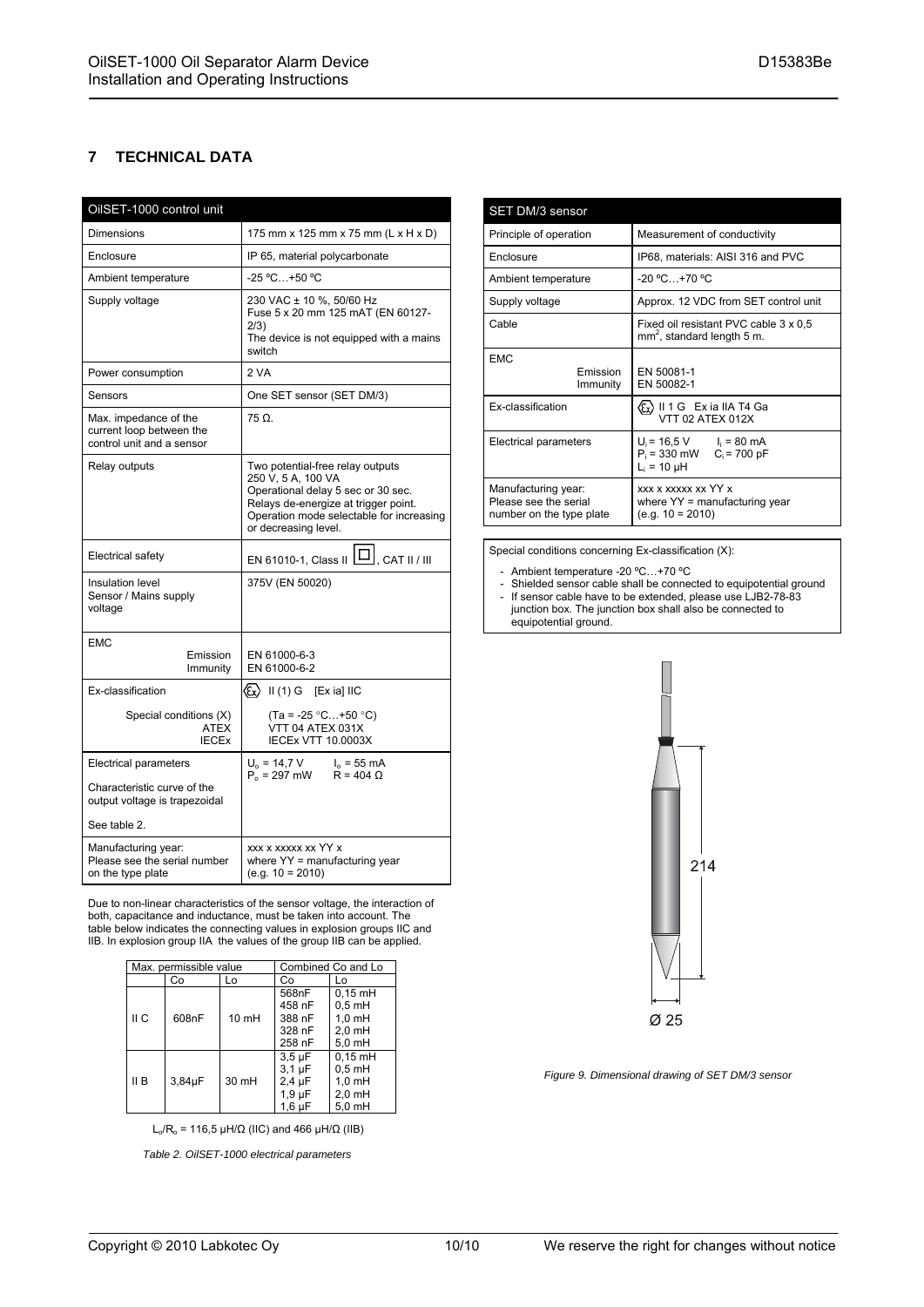# .abkotec

### **Declaration of Conformity**

This declaration certifies that the below mentioned apparatus conforms to the essential requirements of the EMC directive 2004/108/EY, Low-Voltage directive (LVD) 2006/95/EC and ATEX directive 94/9/EC.

| Description of the apparatus:                 | Measuring and control unit                                                                                                 |
|-----------------------------------------------|----------------------------------------------------------------------------------------------------------------------------|
| Type:                                         | SET-1000 and SET-2000 series                                                                                               |
| Manufacturer:                                 | Labkotec Oy<br>Myllyhaantie 6<br>FI-33960 Pirkkala<br><b>FINLAND</b>                                                       |
|                                               | The construction of the appliance is in accordance with the following standards:                                           |
| EMC:                                          |                                                                                                                            |
| EN 61000-6-2 (2005)                           | Electromagnetic compatibility, Generic immunity standard, class: Industrial<br>environment.                                |
| EN 61000-6-3 (2007)                           | Electromagnetic compatibility, Generic emission standard, class: Residential,<br>commercial and light industry.            |
| EN 61000-3-2 (2000)                           | Electromagnetic compatibility, Product family standard: Harmonic current<br>emissions.                                     |
| EN 61000-3-3 (1995)<br>+A1:2001+A2:2005       | Electromagnetic compatibility, Product family standard: Voltage fluctuations<br>and flicker sensation.                     |
| LVD:                                          |                                                                                                                            |
| EN 61010-1 (2001)                             | Safety requirements for electrical equipment for measurement, control and<br>laboratory use. Part 1: General requirements. |
| ATEX:                                         |                                                                                                                            |
| EN 60079-0 (2009)                             | Electrical apparatus for explosive gas atmospheres - Part 0: General<br>requirements.                                      |
| EN 60079-11 (2007)                            | Explosive atmospheres - Part 11: Equipment protection by intrinsic safety 'i'.                                             |
| EC-type examination certificate:              | VTT 04 ATEX 031X                                                                                                           |
| Ex-classification:                            | [Ex ia] II C Ta = -25+50°C<br>$\textcircled{k}$ II (1) G                                                                   |
| Production quality assurance<br>notification: | <b>VTT 01 ATEX Q 001</b>                                                                                                   |
| Notified Body:                                | VTT Expert Services Ltd; notified body number 0537.                                                                        |
| Address of the notified body:                 | P.O. Box 1001, FI-02044 VTT, Finland                                                                                       |

The product is CE-marked since 2004.

#### Signature

 $\bar{\alpha}$ 

The authorized signatory to this declaration, on behalf of the manufacturer, and the Responsible Person based within the EU, is identified below.

Pirkkala 02.11.2010 ່າ  $\circ$ Hejkki Helminen CĚO Labkotec Oy

Labkotec Oy Myllyhaantie 6 FI-33960 Pirkkala, Finland Tel. +358 29 006 260, Fax +358 29 006 1260

 $\overline{\mathcal{D}}$